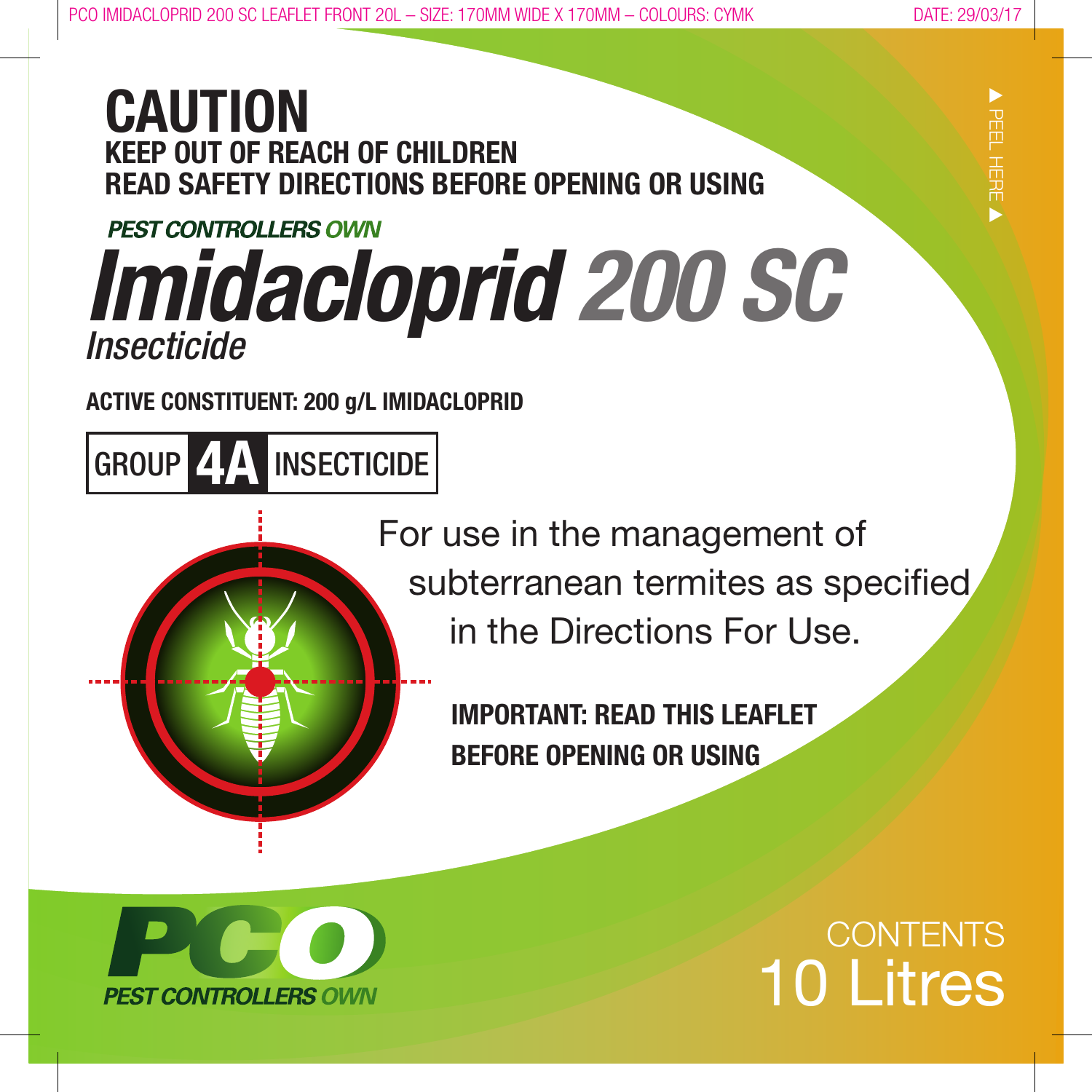#### **DIRECTIONS FOR USE (all states except Tasmania) Restraints:**

DO NOT apply to soils if excessively wet or immediately after heavy rain to avoid run-off of chemical.

DO NOT disturb the treated soil barrier with subsequent construction of additions or alterations, paths, steps, flower beds etc.

DO NOT use at less than indicated label rates.

DO NOT use in cavity walls (except for direct treatment of a nest).

| <b>SITUATION</b>                                                                                                                                       | <b>PEST</b>                                                | <b>RATE</b>                                      | <b>CRITICAL COMMENTS</b>                                                                                                                                                                                                                                                                                                                                                                                                                                                                                                                                                     |
|--------------------------------------------------------------------------------------------------------------------------------------------------------|------------------------------------------------------------|--------------------------------------------------|------------------------------------------------------------------------------------------------------------------------------------------------------------------------------------------------------------------------------------------------------------------------------------------------------------------------------------------------------------------------------------------------------------------------------------------------------------------------------------------------------------------------------------------------------------------------------|
| Existing buildings:<br><b>Barrier treatments</b><br>for existing buildings<br>including domestic,<br>industrial, government and<br>commercial premises | Subterranean termites (except)<br>Mastotermes darwiniensis | Spray solution<br>250 mL per 100 litres of water | (See also General Instructions)<br>Mix the required quantity of PCO Imidacloprid 200<br>SC Termiticide in water and apply using suitable<br>application equipment to form a complete and<br>continuous barrier around and under the structure.<br>The barrier may be created using a combination of<br>conventional spraying and trenching along with soil                                                                                                                                                                                                                   |
| Also applicable to external<br>barriers (only) around new<br>buildings                                                                                 | Mastotermes darwiniensis                                   | 500 mL per 100 litres of water                   | rodding.<br>Concrete foundation slabs and paths around the<br>structure should be drilled and injected with PCO<br>Imidacloprid 200 SC Termiticide solution including<br>along the expansion joints, edges and cracks.<br>In some cases, the use of wetting agents or foaming<br>agents may be useful in overcoming non-wetting soils<br>or getting a more even application in areas of difficult<br>access or soil subsidence.<br>If the barrier is disturbed by earthworks, construction<br>or severe drainage problems, it will have to be restored<br>by re-application. |
| Service poles and fence<br>posts                                                                                                                       |                                                            |                                                  | For new posts treat the bottom of the hole and the<br>backfill using a minimum of 10 L of solution per hole.<br>For existing posts create a continuous barrier 150 mm<br>wide by soil rodding or spraying the backfilled soil to a<br>depth of 450 mm.<br>Note that it is impossible to treat the soil at the bottom<br>of a sound post so future attach via this route cannot<br>be ruled out.                                                                                                                                                                              |
| Nests in wall cavities, poles<br>and trees                                                                                                             |                                                            |                                                  | Locate the nest by drilling holes into the wall, pole<br>or tree. Make sure that the full size of the nest is<br>identified especially the highest point.<br>Apply at least 20 litres of PCO Imidacloprid 200 SC<br>Termiticide dilution into the nest through the drill holes.<br>Drill holes should be sealed after application.                                                                                                                                                                                                                                           |
|                                                                                                                                                        |                                                            |                                                  | Note: application to wall cavities behind plasterboard<br>may result in water/mud staining of the plasterboard.<br>Use of a dry foam applicator can reduce this risk and<br>improve distribution within the wall cavity.                                                                                                                                                                                                                                                                                                                                                     |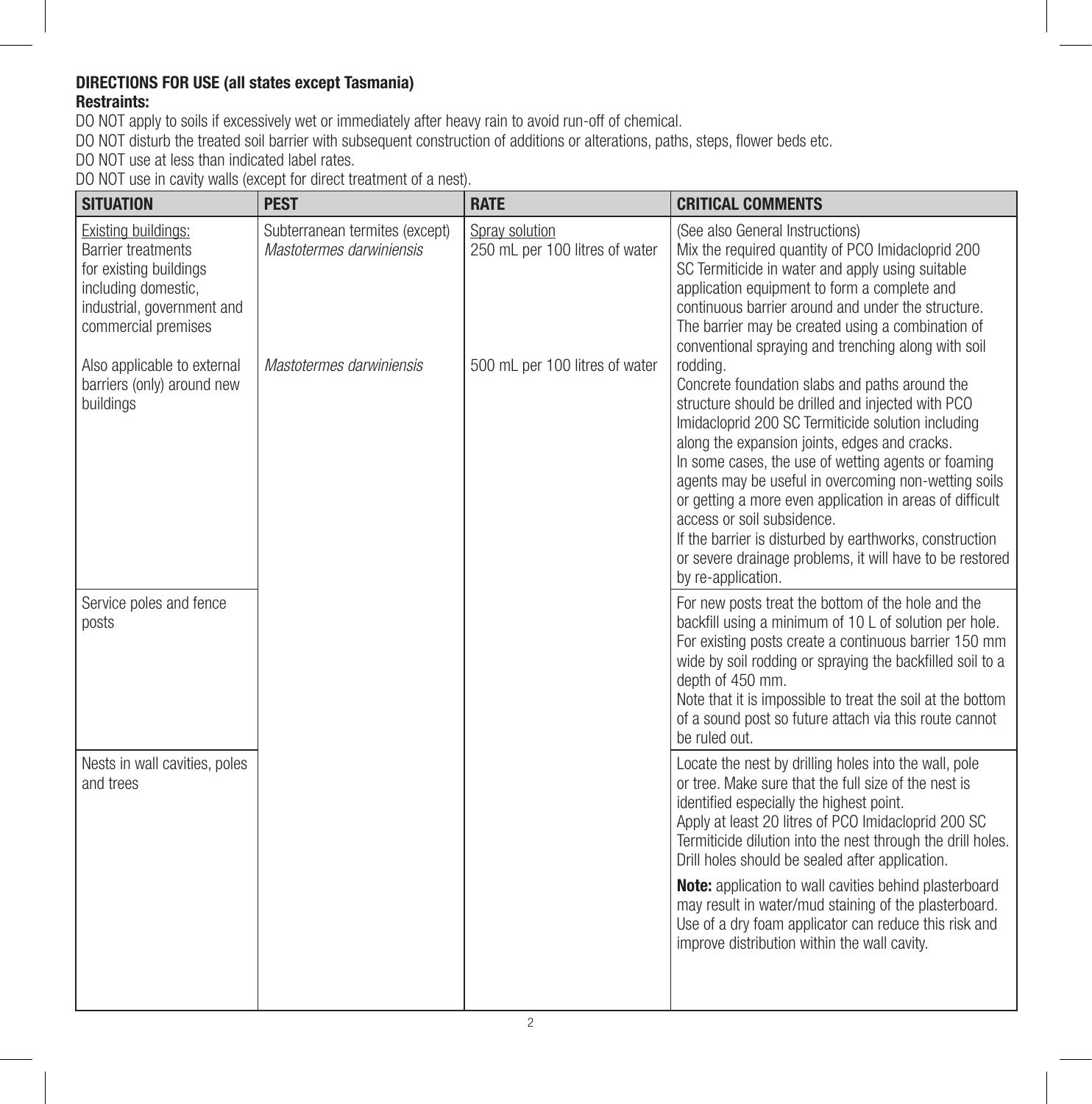| <b>SITUATION</b>                                                                  | <b>PEST</b>                                                | <b>RATE</b>                                       | <b>CRITICAL COMMENTS</b>                                                                                                                                                                                                                                                                                                                                                                                                                                                                                                                                                                                                                                                                                                                                                                                                                                                                                                                                                                                                                                                                                                                                                                                                                                                                                                                                                                                                                  |
|-----------------------------------------------------------------------------------|------------------------------------------------------------|---------------------------------------------------|-------------------------------------------------------------------------------------------------------------------------------------------------------------------------------------------------------------------------------------------------------------------------------------------------------------------------------------------------------------------------------------------------------------------------------------------------------------------------------------------------------------------------------------------------------------------------------------------------------------------------------------------------------------------------------------------------------------------------------------------------------------------------------------------------------------------------------------------------------------------------------------------------------------------------------------------------------------------------------------------------------------------------------------------------------------------------------------------------------------------------------------------------------------------------------------------------------------------------------------------------------------------------------------------------------------------------------------------------------------------------------------------------------------------------------------------|
| <b>Reticulation Systems:</b><br>Perimeter and/or service<br>penetration treatment | Subterranean termites (except)<br>Mastotermes darwiniensis | Spray Solution:<br>250 mL per 100 litres of water | The system (refer to the general instructions)<br>must be installed according to the manufacturer's<br>specifications. PCO Imidacloprid 200 SC Termiticide<br>must only be applied via a reticulation system that                                                                                                                                                                                                                                                                                                                                                                                                                                                                                                                                                                                                                                                                                                                                                                                                                                                                                                                                                                                                                                                                                                                                                                                                                         |
| Complete under slab<br>installations                                              | Mastotermes darwiniensis                                   | 500 mL per 100 litres of water                    | has been installed with a prepared sand/soil bed of<br>a minimum depth of 100 mm and even compaction.<br>If not possible, alternative termite protection needs<br>to be arranged for the areas omitted (see General<br>Instructions for further system requirements).<br>The system installer must ensure that the installation<br>will result in the application of not less than 250 mL<br>(500 mL for <i>Mastotermes darwiniensis</i> ) of product per<br>m <sup>3</sup> of soil applied in a continuous treated zone not less<br>than 100 mm thick. The volume of soil treated and<br>diluted solution applied by a system is dependent on<br>the parameters of the particular system and the type of<br>soil type being present respectively. Guidelines should<br>be sought from the manufacturer. For a barrier with<br>dimensions of 300 mm deep x 150 mm wide, 5 L per<br>linear metre is suitable for perimeter and/or service<br>penetration only systems. This will be different for<br>systems treating a different volume of soil.<br>For the horizontal barrier under the slab not less than<br>50 mL (100 mL for Mastotermes darwiniensis) of<br>product is required per m <sup>2</sup> . In addition, the system<br>installer must also ensure that a prepared sand/soil<br>bed of 100 mm depth is provided across the whole<br>of the under slab installation to ensure complete<br>horizontal coverage of the product. |

**NOT TO BE USED FOR ANY PURPOSE, OR IN ANY MANNER, CONTRARY TO THIS LABEL UNLESS AUTHORISED UNDER APPROPRIATE LEGISLATION.**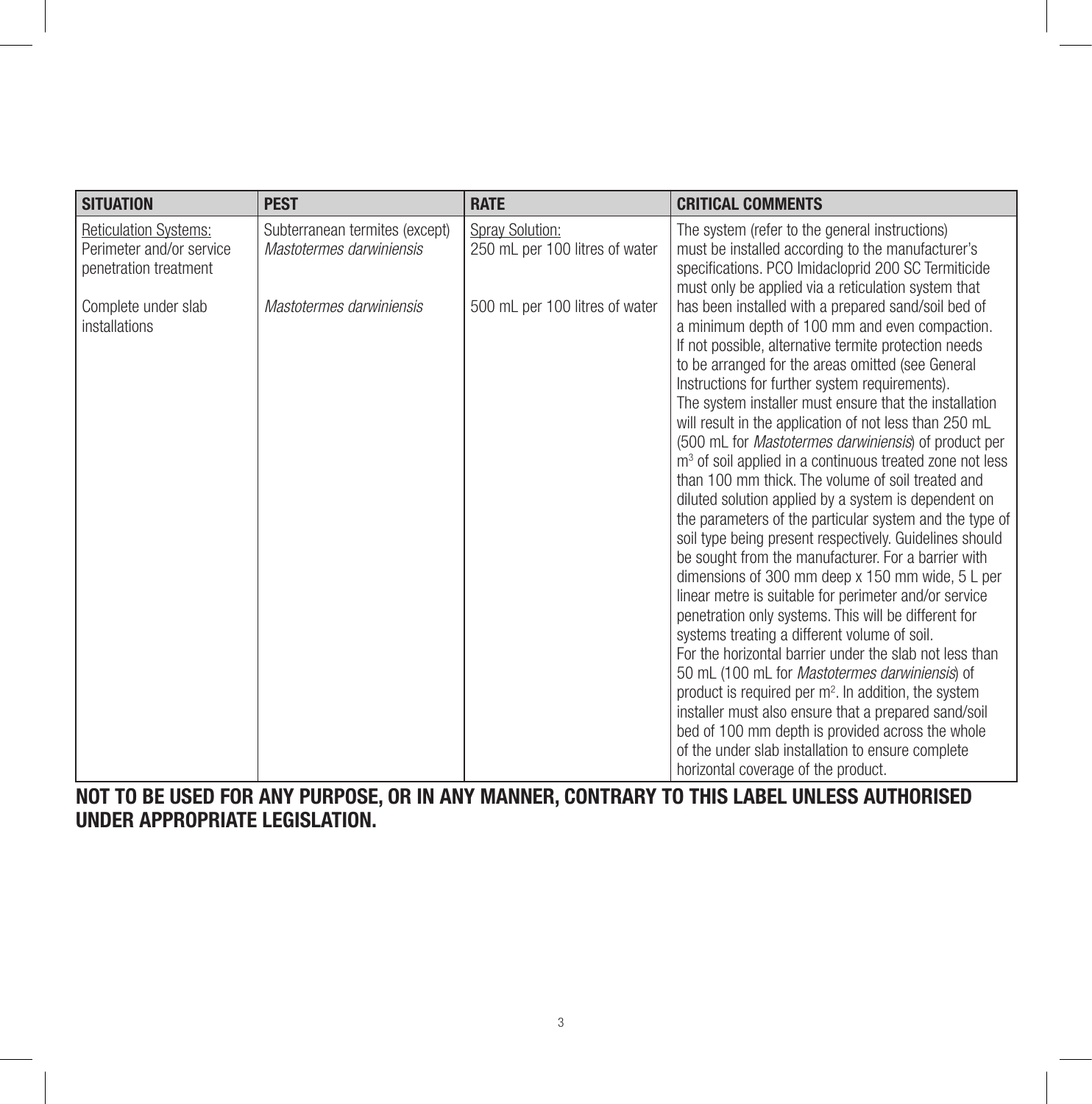# **GENERAL INSTRUCTIONS**

PCO Imidacloprid 200 SC Termiticide should be considered as part of a program involving the following steps:

- 1. Locate nest and treat where possible;
- 2. Repair or recommend repairs to leaks and drainage as a condition of warranty;
- 3. Improve or recommend improvements to ventilation underneath structures;
- 4. Ensure or recommend sub-floor areas be kept free of stored or waste timber;
- 5. Application of soil barrier treatment;
- 6. Advice to property owner or manager, that disturbing the treated soil barrier e.g. with subsequent additions, alterations or landscaping etc may render the treatment ineffective unless re-applied or other actions undertaken.
- 7. Continuing efforts to locate and treat the colony in the nest if not eradicated before application of soil barrier.
- 8. Post-treatment inspection to confirm success;
- 9. Ongoing inspections, at least annually, as recommended by AS 3660 Series.

The purpose of chemical soil treatment for termite control is to establish a continuous chemical barrier (horizontal and/or vertical as required) between the structure and termite colonies in the soil. The barrier impedes and discourages concealed termite entry for the service period of the barrier. A great deal of care needs to be taken to understand the construction of the building and to apply the spray solution in a manner which ensures a complete chemical barrier. If a barrier is not complete or breached, then concealed termite entry may occur. It is sometimes not possible to form a complete barrier around an existing structure in which case other termite management options and/or more frequent inspections will also need to be undertaken.

# **Alterations to building to increase effectiveness of treatment.**

Alterations include improvements to drainage and sub-floor ventilation, the removal of soil timber contact (e.g. railway sleeper retaining walls) and the provision of access to areas for regular inspection. Poor drainage including rainwater flowing around structure perimeter may compromise the chemical barrier. Drainage, ventilation and timber/soil contact problems need to be addressed before treatment.

# **MIXING**

To ensure good mixing:

- 1. Thoroughly clean the spray equipment to remove residues of other formulations from the equipment before using PCO Imidacloprid 200 SC Termiticide for the first time; and
- 2. Prior to pouring, shake container vigorously. Then premix the required quantity of PCO Imidacloprid 200 SC Termiticide with water in a clean bucket before adding it to the half filled spray tank then top up to full volume. Allow the contents of the tank to be re-circulated.

Note that at the recommended dilution rate, PCO Imidacloprid 200 SC Termiticide will usually dissolve to a clear solution with only a faint odour.

# **Soil Preparation**

In soils where wetting is difficult, it will be necessary to loosen the soil prior to treatment (to a depth of at least 80 mm for horizontal barriers and to below the top of the footing for vertical barriers), creating a trench to confine the spray solution to the area to be treated and it may be necessary to add a wetting agent to the spray solution. These actions will help to avoid the spray solution running off before it can soak into the soil.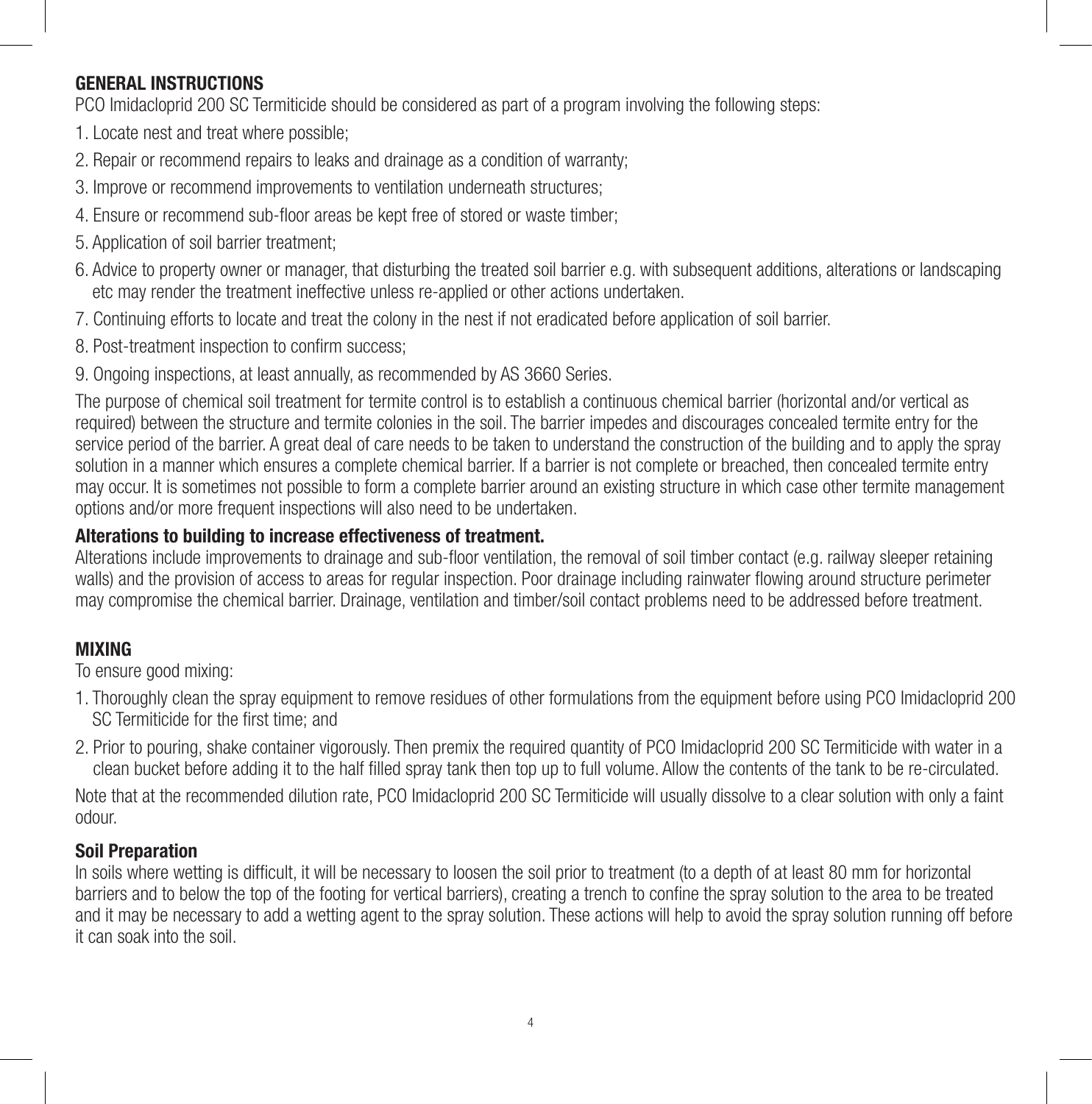It is recommended that application volumes given in the directions for use table to be used wherever possible. However where soil conditions will not accept application of 100 L/m<sup>2</sup>, the concentration of PCO Imidacloprid 200 SC Termiticide in the solution should be doubled to 500-1000 mL per 100 L and then apply 50 L/m² spray solution. When applying by injection through concrete to such soils, drill hole spacings should be reduced to 150 mm (1.5 litres per hole) before resorting to the application of higher concentrations in lower volumes.

#### **Treatment of existing buildings**

Authorised persons applying PCO Imidacloprid 200 SC Termiticide should be familiar with Australian Standard AS 3660 Series especially the section which specifies the procedures to provide a chemical soil barrier, and/or the appendix which shows the areas where barrier treatments should be applied to ensure no gaps in treatment.

### **Treatment of new buildings**

PCO Imidacloprid 200 SC Termiticide cannot be used for the application of horizontal barriers prior to pouring a slab unless used in a reticulation system certified for that purpose. The initial underslab treatment shall be applied through the reticulation system as soon as possible after a 28-day period following the placement of the slab, but not more than 60 days after placement.

### **Reticulation Systems**

The reticulation system used must be capable of establishing and maintaining complete and continuous treated zones around building perimeters, service penetrations and other possible termite entry points between the structure and the termite colonies in the soil (in accordance with the Australian Standard AS 3660 series).

Reticulation systems suitable for this purpose are certified as meeting AS 3660 by suitable persons or organisations with the relevant expertise in the area of termite management and engineering construction. The system must allow the application of a minimum 100 mm thick treated zone.

It is strongly recommended that the product user communicates with the builder and sub-contractor to ensure that the reticulation system is, or has been, installed according to the systems manufacturer's specifications and Australian Standard AS 3660 Series. Reticulation systems which have been incorrectly installed are likely to increase the chances of a breach of the chemicals barrier by termites.

# **Thickness of barrier**

It is recommended that the minimum thickness of any treated soil barrier is 100 mm.

# **Horizontal barriers**

At the perimeter, loosen soil to depth of at least 80 mm and 150 mm wide and apply at least 1.5 L of spray solution per lineal metre. Treatment volumes of up to 5 litres per linear metre are recommended as the spray solution will penetrate deeper into the soil. Greater volumes are also required where deeper barriers are needed as part of the termite management system. The use of a marker dye may assist in identifying soils that have been treated.

**NB:** The use of horizontal barriers is limited to the faces of solid building elements through which termites cannot gain concealed access (e.g. concrete slab or solid concrete piers). In all other cases, vertical barriers should be employed.

Where access to sub-floor areas is restricted by a clearance of less than 400 mm, the whole sub-floor surface should be treated at the rate of at least 5 litres of spray solution per m**2**. Care must be taken to avoid spray shadows, e.g. behind piers.

# **Treatment beneath concrete slabs and paths**

Horizontal barriers can also be applied by drilling through existing slabs. As uneven distribution is possible under the slab, increase the application rate to at least 10 litres of spray solution per m<sup>2</sup>. Use a drill hole spacing between 150 and 300 mm. Use a slab injector fitted with a multi-directional tip, rotated during application to ensure even distribution. If soil subsidence has occurred beneath the concrete, the use of a foam carrier may assist in treating critical areas.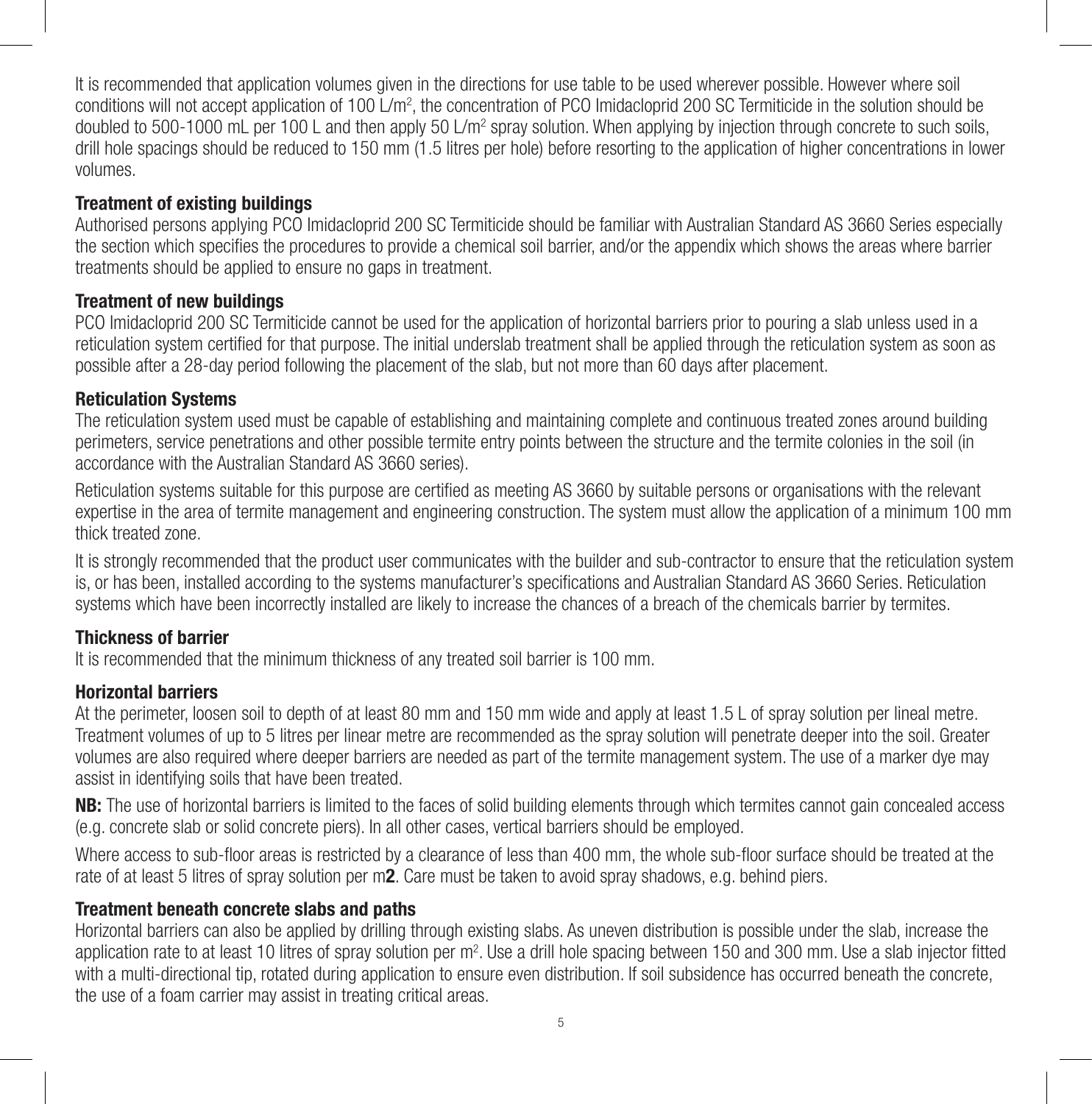Foam carriers may be useful in ensuring that a more even distribution is achieved. However it is important that the foam application be calibrated to ensure that the rate of PCO Imidacloprid 200 SC Termiticide formulation does not fall below 12.5 mL of PCO Imidacloprid 200 SC Termiticide/m2 . Mix the appropriate concentration of PCO Imidacloprid 200 SC Termiticide in water and add the manufacturer's recommended quantity of foam agent (see table for foaming recommendations). Apply sufficient volume of PCO Imidacloprid 200 SC Termiticide foam alone or in combination with liquid solution to provide a continuous treated zone at the recommended rate.

| Mixing table to prepare foam to treat 1 m <sup>2</sup>                                        |                 |                             |                                          |                         |  |
|-----------------------------------------------------------------------------------------------|-----------------|-----------------------------|------------------------------------------|-------------------------|--|
| <b>PCO Imidacloprid 200</b><br>SC Termiticide (mL)*                                           | Litres of water | <b>Foam expansion ratio</b> | <b>Volume of finished</b><br>foam/ $m^2$ | <b>Foam consistency</b> |  |
| 12.5                                                                                          | 5               | 1:1 (i.e. not foamed)       | 5 L                                      | Standard solution       |  |
| 12.5                                                                                          | 2.5             | 5:1                         | 12.5L                                    | Wet foam                |  |
| 12.5                                                                                          | 5               | 5:1                         | 25L                                      |                         |  |
| 12.5                                                                                          | 2.5             | 10:1                        | 25L                                      |                         |  |
| 12.5                                                                                          | 5               | 10:1                        | 50 <sub>L</sub>                          |                         |  |
| 12.5                                                                                          | 2.5             | 20:1                        | 50 L                                     |                         |  |
| 12.5                                                                                          | 5               | 20:1                        | 100L                                     | Very dry foam           |  |
| * Add the manufacturer's recommended quantity of foam agent to the Imidacloprid 200 solution. |                 |                             |                                          |                         |  |

### **Drilling along cracks in slabs, expansion joints, walls and around service penetrations (e.g. plumbing/electrical).**

Holes should be drilled no further than 150 mm from the crack, wall, expansion joint or service penetration and should be between 150- 300 mm apart.

The following table shows the recommended volume of spray solution required per hole at various drill hole spacings.

| Hole spacing (mm)                               | Litres per hole | Soil type  |  |  |
|-------------------------------------------------|-----------------|------------|--|--|
| 150                                             | 1.5             | Heavy clay |  |  |
| 200                                             | 2.0             | Clay loams |  |  |
| 250                                             | 2.5             | Loams      |  |  |
| 300                                             | 3.0             | Sands      |  |  |
| Drill holes must be resealed after application. |                 |            |  |  |

#### **Vertical barriers**

Vertical barriers require the application of at least 100 litres of spray solution per m<sup>2</sup> of soil. Vertical barriers can be applied by either trenching and treating soil as it is backfilled or by a combination of trenching and soil rodding at the bottom of the trench. Vertical barriers must extend down to 100 mm below the top of the solid footings if they are to be complete.

Note that termites may gain access behind engaged piers against single brick walls unless the soil is treated on both sides of the wall down to the footing.

Vertical barriers should be at least 150 mm wide with 1.5 litres of spray solution applied per linear metre per 100 mm depth of barrier. In most cases the product will soak into the soil below this depth so a minimum rate of 5 L per linear metre is recommended. When using soil rodding equipment, the distance between each rod insertion should be no greater than 150 mm.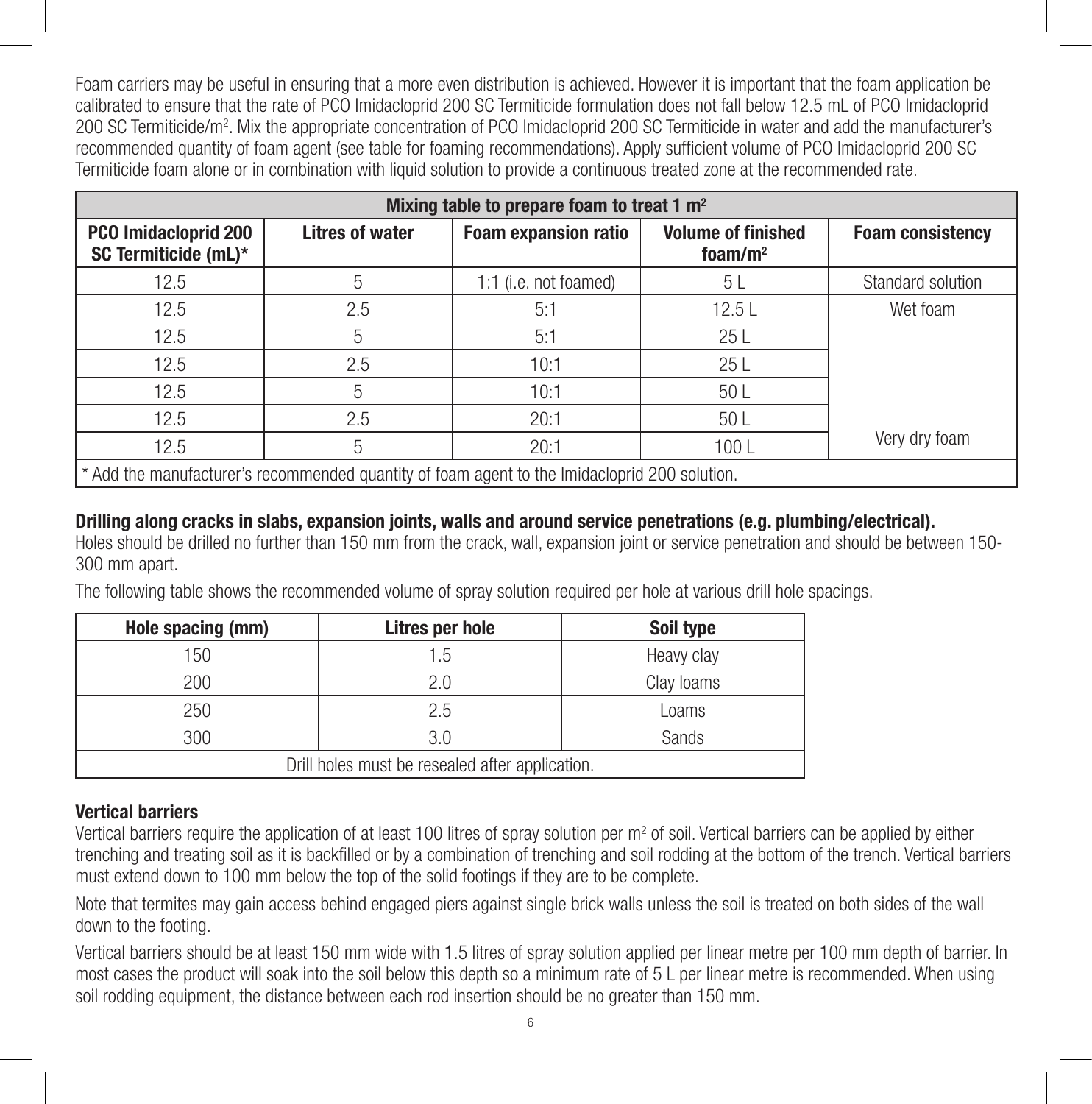# **Colonies not in contact with ground.**

Occasionally, subterranean termites establish a colony in a building without having contact with the soil because they have access to a continuous supply of moisture (e.g. faulty plumbing or leaky roof).

Such colonies may not be affected by a soil treatment alone and should be treated by direct nest application or by other procedures (e.g. use of a colony eradicant dust or baiting system).

#### **Re-inspection**

Re-inspection within 3 months of treatment is recommended.

#### **Service Period**

Australian trials indicate that a correctly applied PCO Imidacloprid 200 SC Termiticide treatment will prevent concealed termite entry by subterranean termites (except Mastotermes) for at least two years and Mastotermes for at least one year. Regular competent inspection is recommended as part of an ongoing termite management programme. Inspections should be carried out at least annually and concurrently, efforts to be made to eradicate termite colonies in the area.

#### **INSECTICIDE RESISTANCE WARNING**

For insecticide resistance management PCO Imidacloprid 200 SC Termiticide is a Group 4A insecticide. Some naturally occurring insect biotypes resistant to PCO Imidacloprid 200 SC Termiticide and other Group 4A insecticides may exist through normal genetic variability in any insect population. The resistant

individuals can eventually dominate the insect population if PCO Imidacloprid 200 SC Termiticide or other Group 4A insecticides are used repeatedly. The effectiveness of PCO Imidacloprid 200 SC Termiticide on resistant individuals could be significantly reduced.

Since occurrence of resistant individuals is difficult to detect prior to use, Amgrow Pty Ltd accepts no liability for any losses that may result from the failure of PCO Imidacloprid 200 SC Termiticide to control resistant insects.

PCO Imidacloprid 200 SC Termiticide may be subject to specific resistance management strategies. For further information contact your local supplier or Amgrow Pty Ltd representative or local agricultural department agronomist.

#### **PROTECTION OF WILDLIFE, FISH, CRUSTACEAN AND THE ENVIRONMENT**

DO NOT contaminate ponds, waterways and drains with this product or used container.

#### **STORAGE AND DISPOSAL**

Store in the closed, original container in a cool, well ventilated area. DO NOT store for prolonged periods in direct sunlight. Triple-rinse containers before disposal. Add rinsings to spray tank. DO NOT dispose of undiluted chemicals on-site. If recycling, replace cap and return clean containers to recycler or designated collection point. If not recycling, break, crush, or puncture and deliver empty packaging to an approved waste management facility. If an approved waste management facility is not available, bury the empty packaging 500 mm below the surface in a disposal pit specifically marked and set up for this purpose, clear of waterways, desirable vegetation and tree roots, in compliance with relevant local, state or territory government regulations. DO NOT burn empty containers or product.

#### **SAFETY DIRECTIONS**

Harmful if swallowed. May irritate the eyes and skin. Repeated occupational exposure during use may cause allergic disorders. Avoid contact with eyes and skin. When using the product, wear cotton overalls buttoned to the neck and wrist and a washable hat and elbowlength PVC gloves. If clothing becomes contaminated with product or wet with spray, remove clothing immediately. If product or spray on skin, immediately wash area with soap and water. Wash hands after use. After each day's use, wash gloves and contaminated clothing.

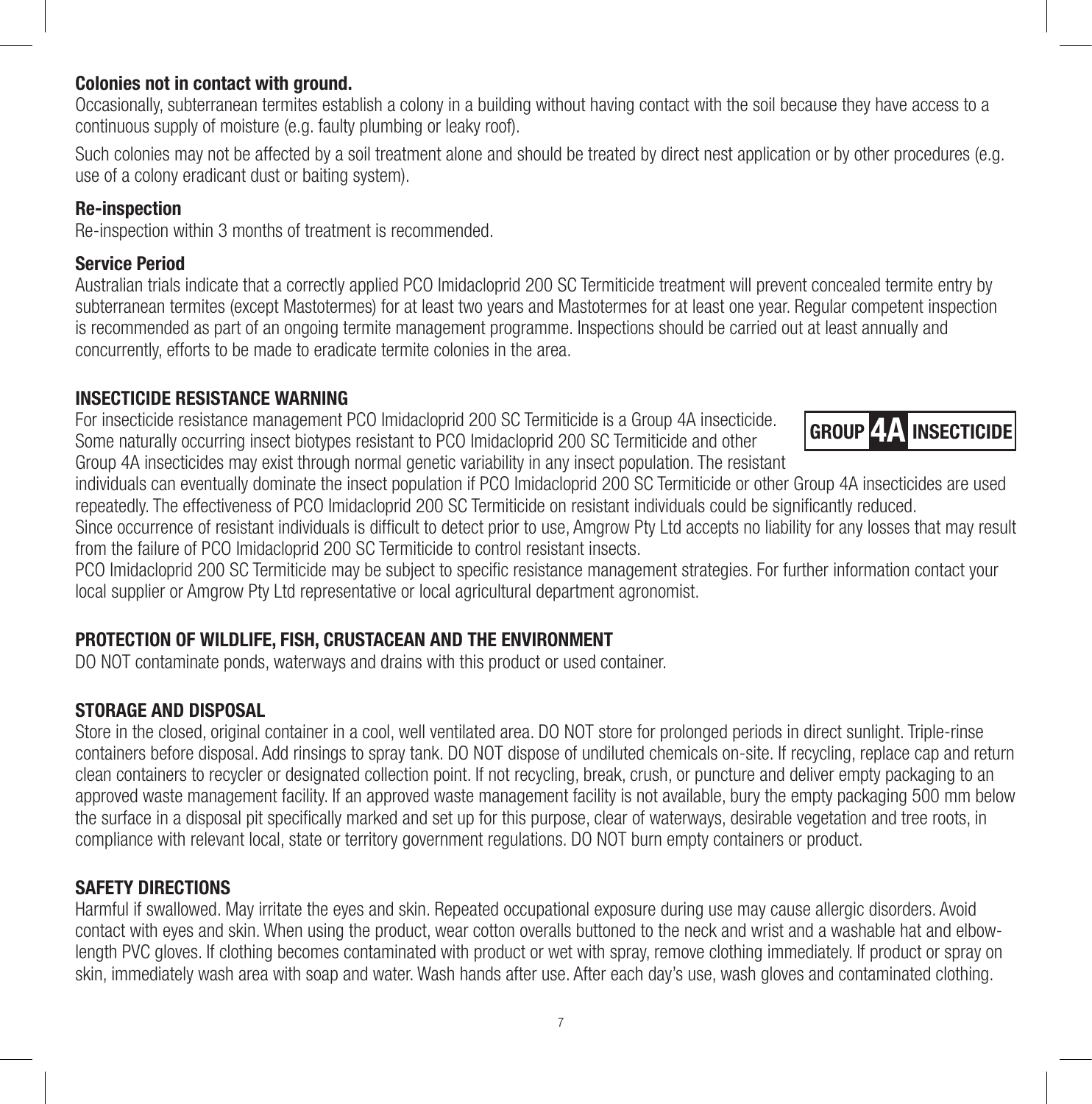# **FIRST AID**

If poisoning occurs contact a doctor or Poisons Information Centre. Phone Australia 13 11 26.

# **SAFETY DATA SHEET**

Additional information is listed in the Safety Data Sheet (SDS) which can be obtained from the supplier.

**CONDITIONS OF SALE:** Amgrow Pty Ltd shall not be liable for any loss injury damage or death whether consequential or otherwise whatsoever or howsoever arising whether through negligence or otherwise in connection with the sale supply use or application of this product. The supply of this product is on the express condition that the purchaser does not rely on Amgrow's skill or judgement in purchasing or using the same and every person dealing with this product does so at his own risk absolutely. No representative of Amgrow has any authority to add to or alter these conditions.

Additional information required under the Globally Harmonised System (GHS) classification of the substance/mixture: **Harmful if swallowed. May cause an allergic skin reaction.** Keep out of reach of children. Avoid breathing fumes, mists, vapours or spray. Do not eat, drink or smoke when using this product. Contaminated work clothing should not be allowed out of the workplace. If eye irritation persists: seek medical attention. IF SWALLOWED: Rinse mouth. Do NOT induce vomiting. IF ON SKIN: Wash with plenty of soap and water. If skin irritation or rash occurs: Get medical advice. Store in a dry place. Store in a closed container. Store in a well-ventilated place. Keep cool.

APVMA Approval No.: 82836/106883



**Manufactured by:**  Amgrow Pty Ltd ABN 81 100 684 786 Unit B2A, 3-29 Birnie Avenue, Lidcombe NSW 2141 TELEPHONE: 1800 631 008

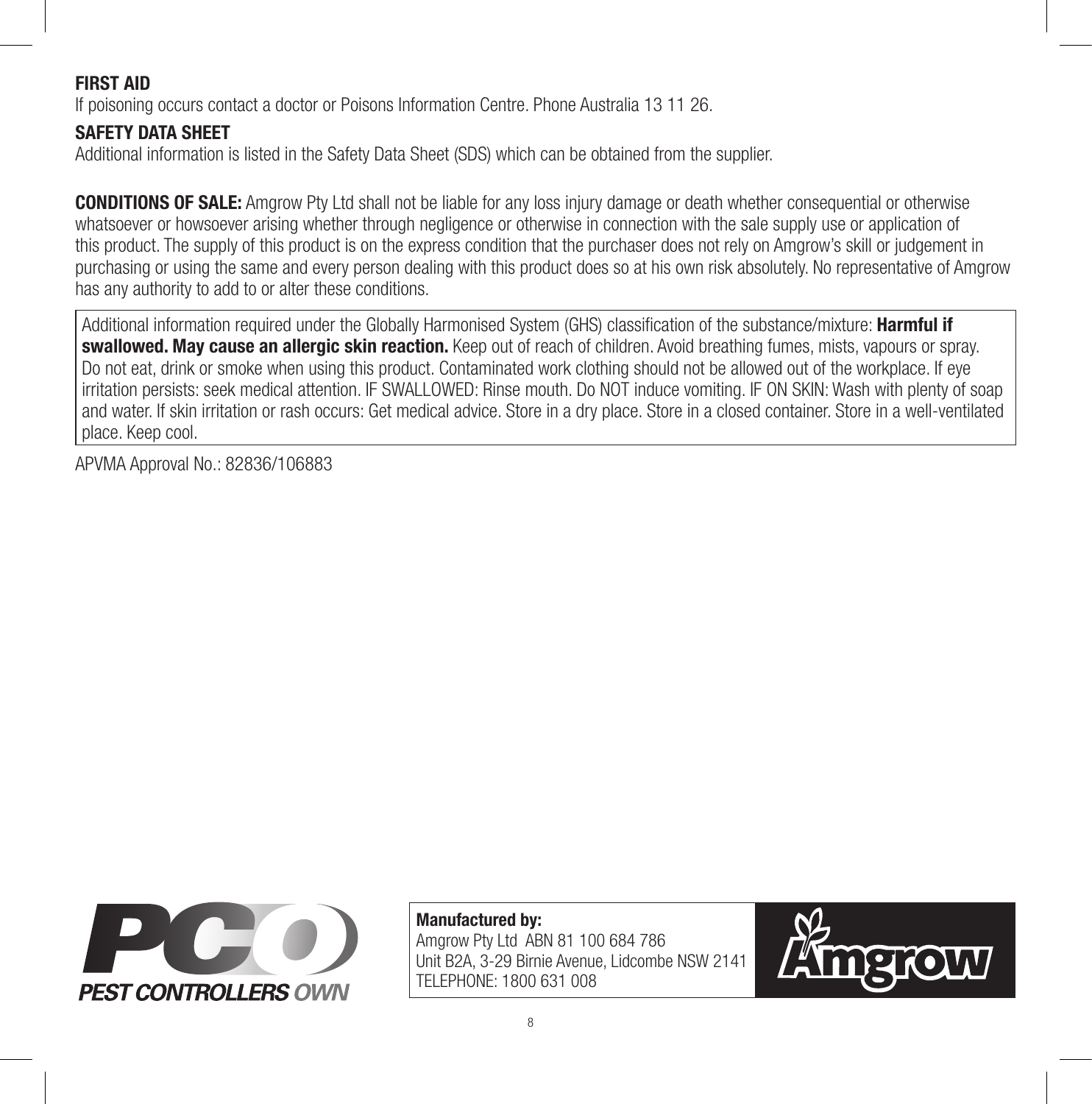# **CAUTION KEEP OUT OF REACH OF CHILDREN READ SAFETY DIRECTIONS BEFORE OPENING OR USING**

# **PEST CONTROLLERS OWN** *Imidacloprid 200 SC Termiticide*

**ACTIVE CONSTITUENT: 200 g/L IMIDACLOPRID**

GROUP **4A** INSECTICIDE

 For use in the management of subterranean termites as specified in the Directions For Use.

 **IMPORTANT: READ THE ATTACHED LEAFLET BEFORE OPENING OR USING**

# CONTENTS 10 Litres